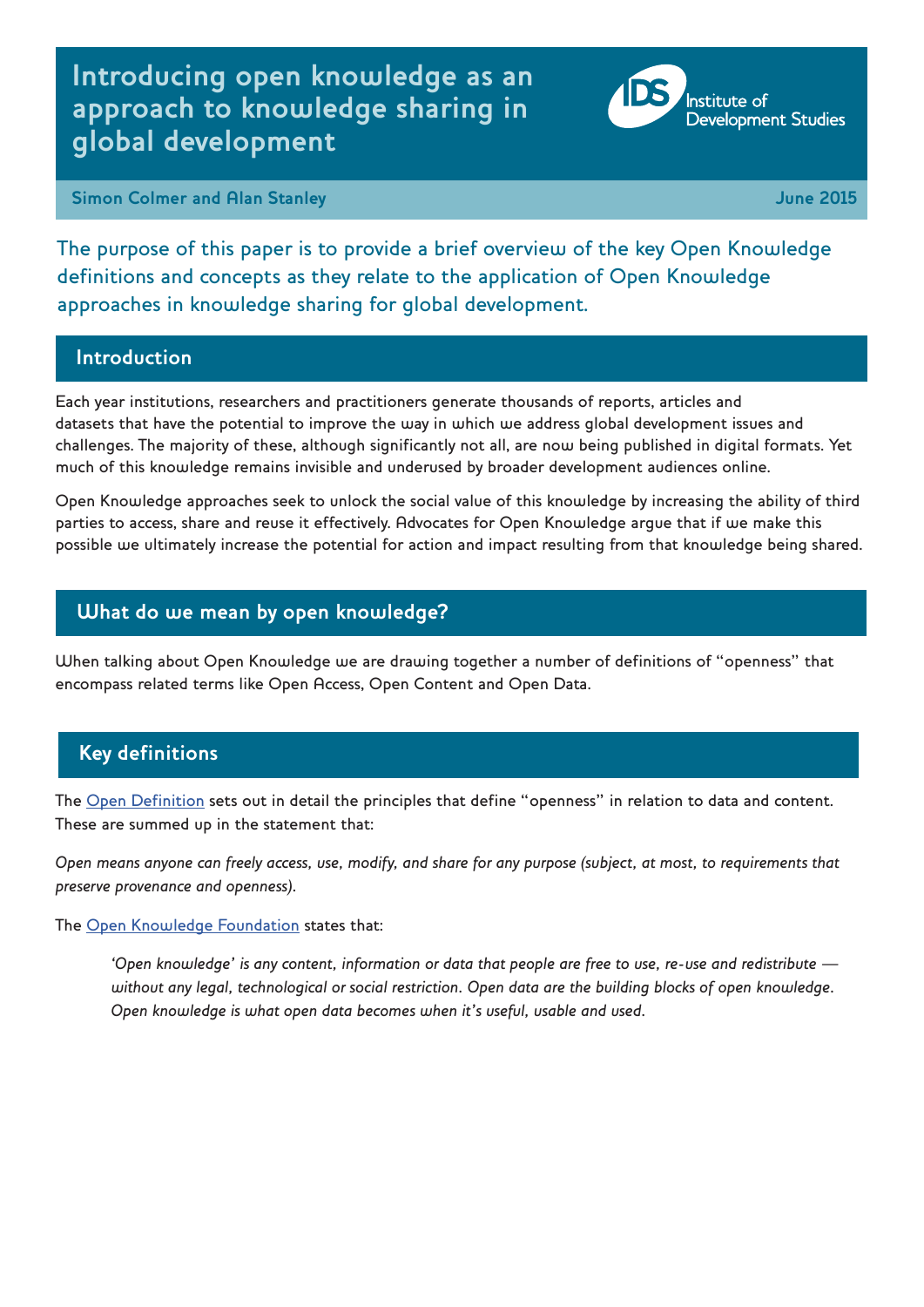*The key features of openness are:*

- *• Availability and access: the data must be available as a whole and at no more than a reasonable reproduction cost, preferably by downloading over the internet. The data must also be available in a convenient and modifiable form.*
- *• Reuse and redistribution: the data must be provided under terms that permit reuse and redistribution including the intermixing with other datasets. The data must be machine-readable.*
- Universal participation: everyone must be able to use, reuse and redistribute there should be no *discrimination against fields of endeavour or against persons or groups. For example, 'non-commercial' restrictions that would prevent 'commercial' use, or restrictions of use for certain purposes (e.g. only in education), are not allowed.*

See also [the '5Rs framework'](http://www.opencontent.org/definition/) for a description of the key features of open content.

In addition to these definitions there are two key concepts which enable the practical application of Open Knowledge. These are:

### **Licensing**

The way in which content is licensed can dictate the degree to which content can be considered "open" against the key features of availability, access, re-use and redistribution. There are many different forms of licensing which explicitly define how data and content can be reused, revised, remixed and redistributed. It is this distinction that differentiates open content from content that is "freely available". The latter only considers access to the content, whereas open content also considers the free use, modification and shareability of that content.

The Creative Commons suite of licenses is the best known and most widely used for content. [See our learning paper on licensing at [OKHub.org/learning](http://www.okhub.org/learning)].

### **Interoperability**

While licensing provides users with legal permission and an understanding of how they can engage with content it is also important to consider the choices made in the way in which content is presented, described and organised. This is termed interoperability. As the Open Data Handbook describes it:

*"interoperability is absolutely key to realizing the main practical benefits of "openness": the dramatically enhanced ability to combine different datasets together and thereby to develop more and better products and services"*

The format used to present the content can enable or impede a user's ability to use, modify and share it. The [ALMS Framework](http://www.opencontent.org/definition/) encourages consideration of:

- 1. Editing Tools: Is the open content published in a format that can be revised or remixed using tools that are freely available and run on all major platforms?
- 2. Level of Expertise Required: Is the open content published in a format that requires a minimum level of technical expertise to revise or remix?
- 3. Meaningfully Editable: Is the open content published in a manner making its content easy to revise or remix (e.g. a text file as opposed to a scanned handwritten document)?
- 4. Self-Sourced: It the format preferred for consuming the open content the same format preferred for revising or remixing the open content (e.g., HTML)?

Similarly the development, adoption and use of shared approaches to the way in which content is organised, described and shared is an important aspect of interoperability. This can be achieved through the adoption of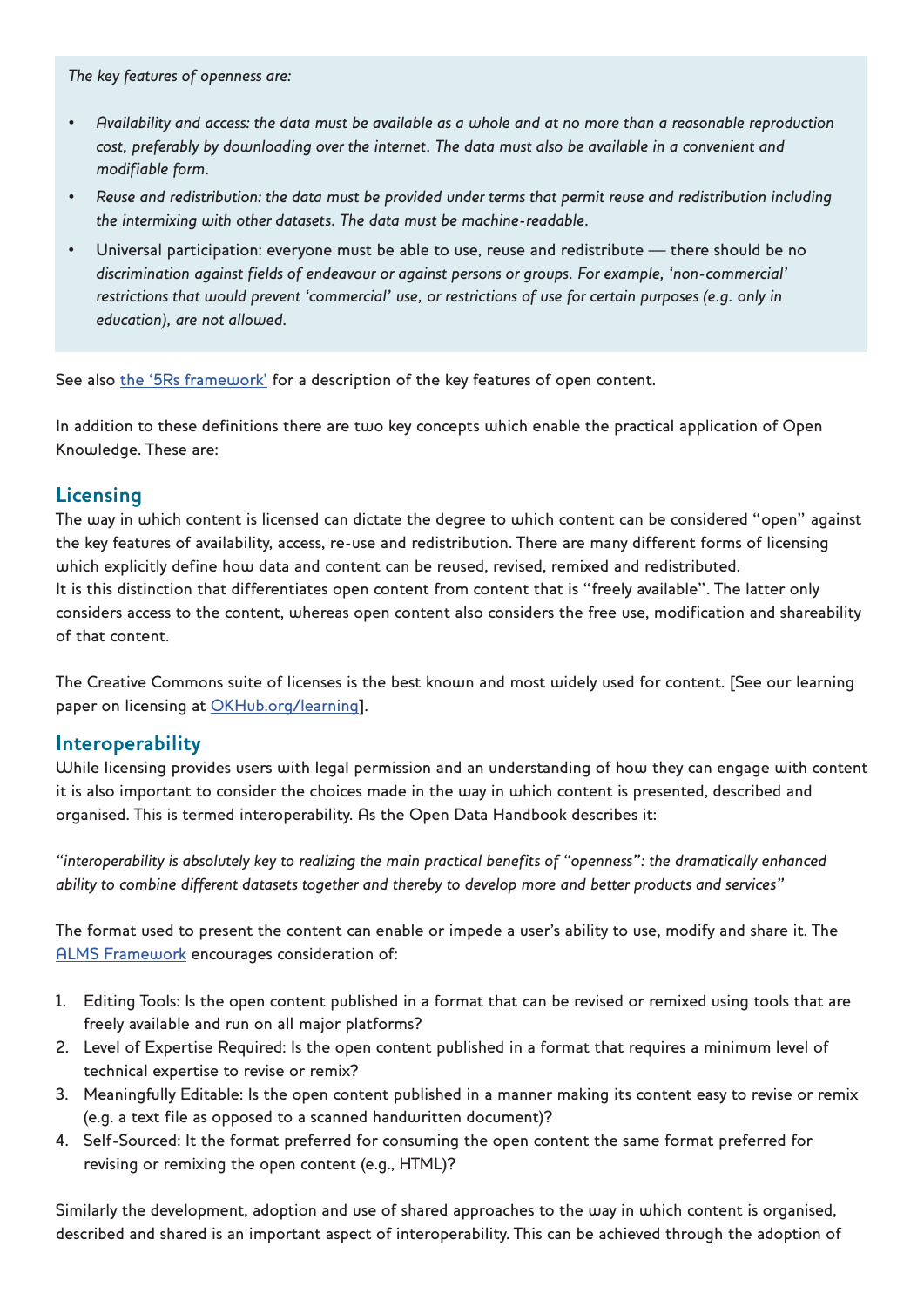common and widely recognised protocols and standards (if they exist) or through the collaborative mapping of how different collections of content are organised and the relationships between them. These approaches are collectively termed [linked data and linked open data](https://www.coar-repositories.org/activities/repository-observatory/second-edition-linked-open-data/7-things-you-should-know-about-open-data/) (LOD) approaches.

### **Recommended Reading and Resources**

### General

- Open Knowledge's Open Data Handbook: <http://opendatahandbook.org/>
- Hilton, John L. III; Johnson, Aaron; Stein, Jared; and Wiley, David, "The Four R's of Openness and ALMS Analysis: Frameworks for Open Educational Resources" (2010). All Faculty Publications. Paper 822. <http://scholarsarchive.byu.edu/facpub/822>
- Davies, T. Edwards, D. Emerging implications of Open and Linked Data for Knowledge Sharing in Development, Tim Davies, Duncan Edwards (2012): [http://opendocs.ids.ac.uk/opendocs/han](http://opendocs.ids.ac.uk/opendocs/han-dle/123456789/2247 )[dle/123456789/2247](http://opendocs.ids.ac.uk/opendocs/han-dle/123456789/2247 )

### Definitions

- Open Definition: <http://opendefinition.org/od/index.html>
- Open Content definition: <http://www.opencontent.org/definition/>

### Licensing

- Open Knowledge's Guide to Open Licensing: <http://opendefinition.org/guide/>
- The Open Data Institute's Publisher's Guide to Open Licensing: [http://theodi.org/guides/publish](http://theodi.org/guides/publishers-guide-open-data-licensing  )[ers-guide-open-data-licensing](http://theodi.org/guides/publishers-guide-open-data-licensing  )
- Creative Commons - [http://creativecommons.org/](http://creativecommons.org/ )
- Open Data Commons Licenses FAQ: <http://opendatacommons.org/faq/licenses/>
- Open Content A Practical Guide to Using Creative Commons Licences: [http://commons.wikimedia.](http://commons.wikimedia.org/wiki/File:Open_Content_A_Practical_Guide_to_Using_Creative_Commons_Lice) [org/wiki/File:Open\\_Content\\_A\\_Practical\\_Guide\\_to\\_Using\\_Creative\\_Commons\\_Licences\\_web.pdf](http://commons.wikimedia.org/wiki/File:Open_Content_A_Practical_Guide_to_Using_Creative_Commons_Lice)

### Interoperability

- Open Data Handbook: <http://opendatahandbook.org/guide/en/what-is-open-data/>
- Open Content:<http://www.opencontent.org/definition/>
- Open Archives Initiative:<https://www.openarchives.org/>
- 7 things you should know about...Linked Data: [https://www.coar-repositories.org/activities/reposito](https://www.coar-repositories.org/activities/repository-observatory/second-edition-linked-open-data/)[ry-observatory/second-edition-linked-open-data/7-things-you-should-know-about-open-data/](https://www.coar-repositories.org/activities/repository-observatory/second-edition-linked-open-data/)

### Organisations and Networks

- Open Knowledge Foundation: <http://okfn.org>
- Open Data Institute: <http://www.theodi.org/>
- Open Data for Development in Latin America and Carribean: <http://www.od4d.org>
- La Alianza Regional por la Libre Expresión e Información: <http://www.alianzaregional.net/>
- Open Data Research Network: [http://www.opendataresearch.org/](http://www.opendataresearch.org/ )
- COAR (Confederation of Open Access Repositories -<https://www.coar-repositories.org/>
- Code for Africa:<http://www.codeforafrica.org/>

### General Resources on Knowledge Sharing and the Role of Knowledge Brokers

- I-K-Mediary Network: <http://www.ikmediarynetwork.org>
- Knowledge Brokers' Forum: <http://www.knowledgebrokersforum.org>
- K\*<http://inweh.unu.edu/kstar/>
- KM4Dev: <http://www.km4dev.org/>
- Web24Dev: [http://www.web2fordev.net/en/](http://www.web2fordev.net/en/ )